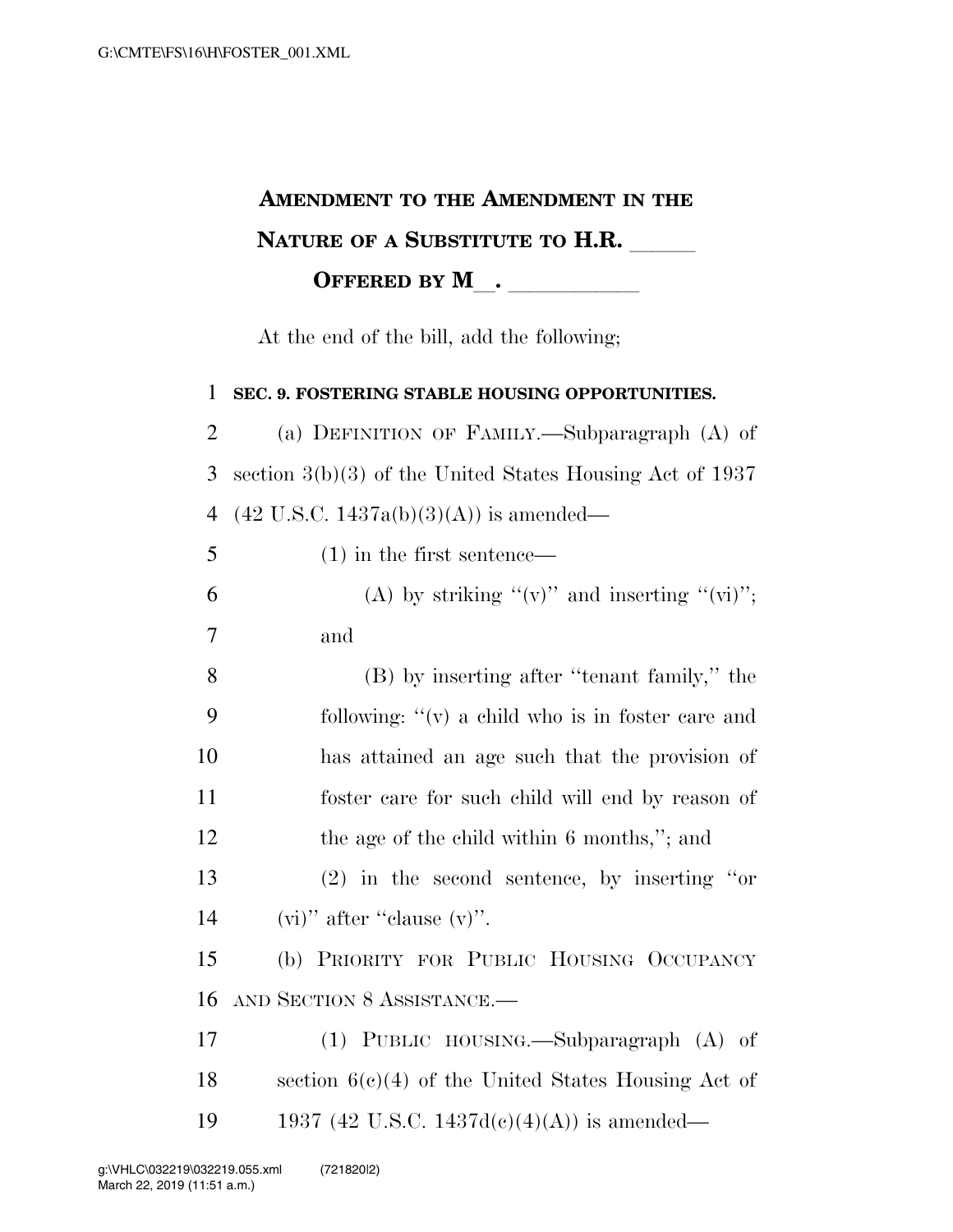| $\mathbf{1}$   | (A) by striking "may establish a system          |
|----------------|--------------------------------------------------|
| $\overline{2}$ | for making dwelling units available that pro-    |
| 3              | vides preference" and inserting the following:   |
| $\overline{4}$ | "shall establish a system for making dwelling    |
| 5              | units available that—                            |
| 6              | "(i) shall provide preferences";                 |
| 7              | (B) by striking "each system of pref-            |
| 8              | erences established pursuant to this subpara-    |
| 9              | graph shall be based" and inserting the fol-     |
| 10             | lowing:                                          |
| 11             | "(ii) except as provided in clause (iii),        |
| 12             | shall be based";                                 |
| 13             | (C) by adding at the end the following new       |
| 14             | clause:                                          |
| 15             | "(iii) except for projects or portions of        |
| 16             | projects designated for occupancy pursuant       |
| 17             | to section $7(a)$ , shall provide that the high- |
| 18             | est preference for occupancy shall be given      |
| 19             | to otherwise eligible children who are in        |
| 20             | foster care, have attained an age such that      |
| 21             | the provision of foster care for such child      |
| 22             | will end by reason of the age of the child       |
| 23             | within 6 months, meet the requirements           |
| 24             | under clauses (i) and (ii) of paragraph $(1)$    |
| 25             | of the definition of 'at risk of homeless-       |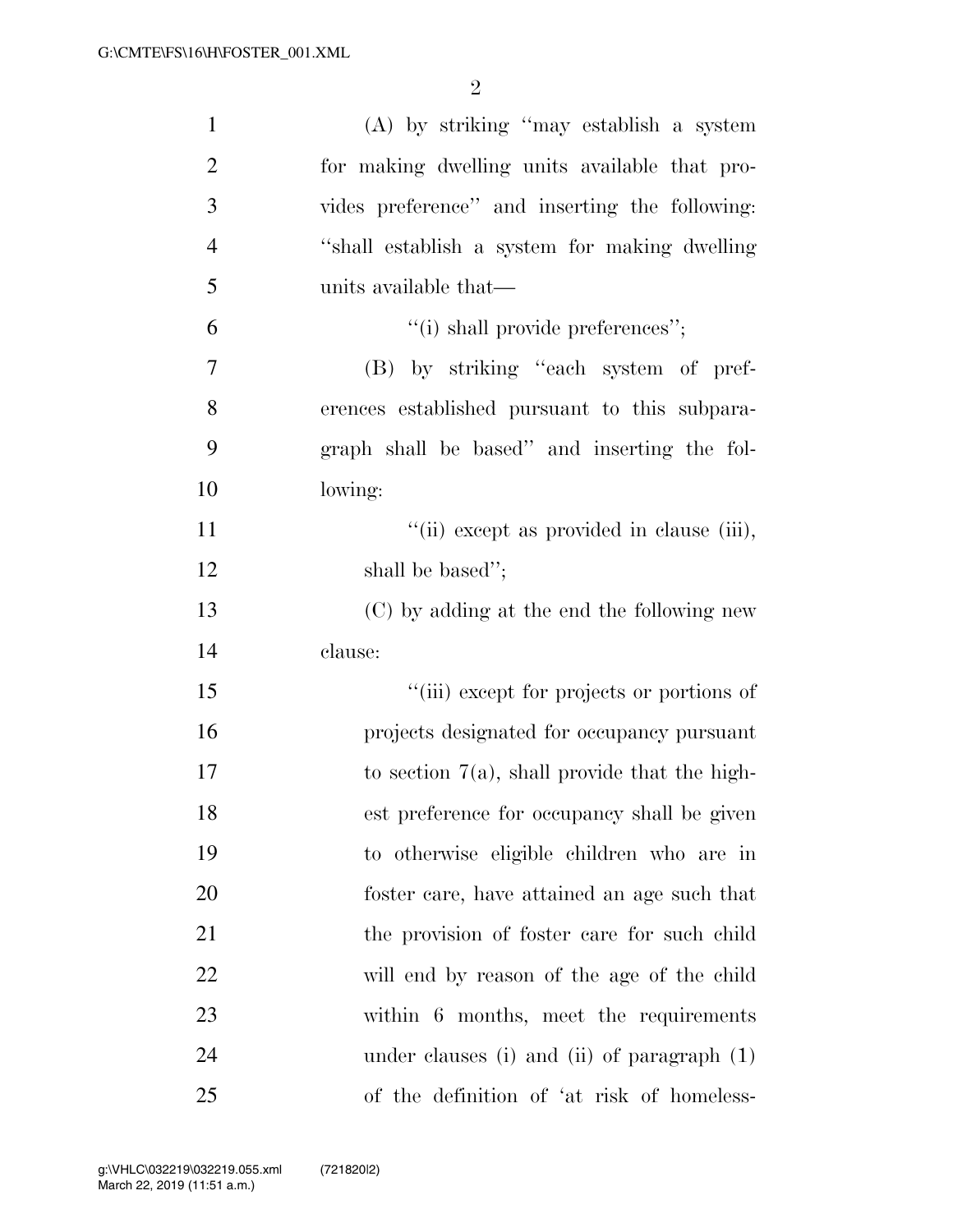| $\mathbf{1}$   | ness' in section 91.5 of the Secretary's reg-          |
|----------------|--------------------------------------------------------|
| $\overline{2}$ | ulations $(24 \text{ C.F.R. } 91.5)$ , as in effect on |
| 3              | September 1, 2016, and have agreed to                  |
| $\overline{4}$ | comply with the requirements under sec-                |
| 5              | tion $39(c)$ ; and                                     |
| 6              | "(iv) may provide highest preference                   |
| 7              | for occupancy to, in addition to eligible              |
| 8              | children described in clause (iii), not more           |
| 9              | than two other types of families.".                    |
| 10             | $(2)$ VOUCHER ASSISTANCE.—Subparagraph $(A)$           |
| 11             | of section $8(0)(6)$ of the United States Housing Act  |
| 12             | of 1937 (42 U.S.C. 1437f(o)(6)(A)) is amended—         |
| 13             | $(A)$ in clause (i), by striking "may" the             |
| 14             | first place such term appears and inserting            |
| 15             | "shall";                                               |
| 16             | (B) by redesignating clause (ii) as clause             |
| 17             | (iii);                                                 |
| 18             | (C) by inserting before clause (iii), as so            |
| 19             | redesignated by paragraph (1) of this sub-             |
| 20             | section, the following new clause:                     |
| 21             | "(ii) HIGHEST PREFERENCE.-Each                         |
| 22             | system of preferences established pursuant             |
| 23             | to this subparagraph—                                  |
| 24             | "(I) shall provide that the high-                      |
| 25             | est preference for assistance shall be                 |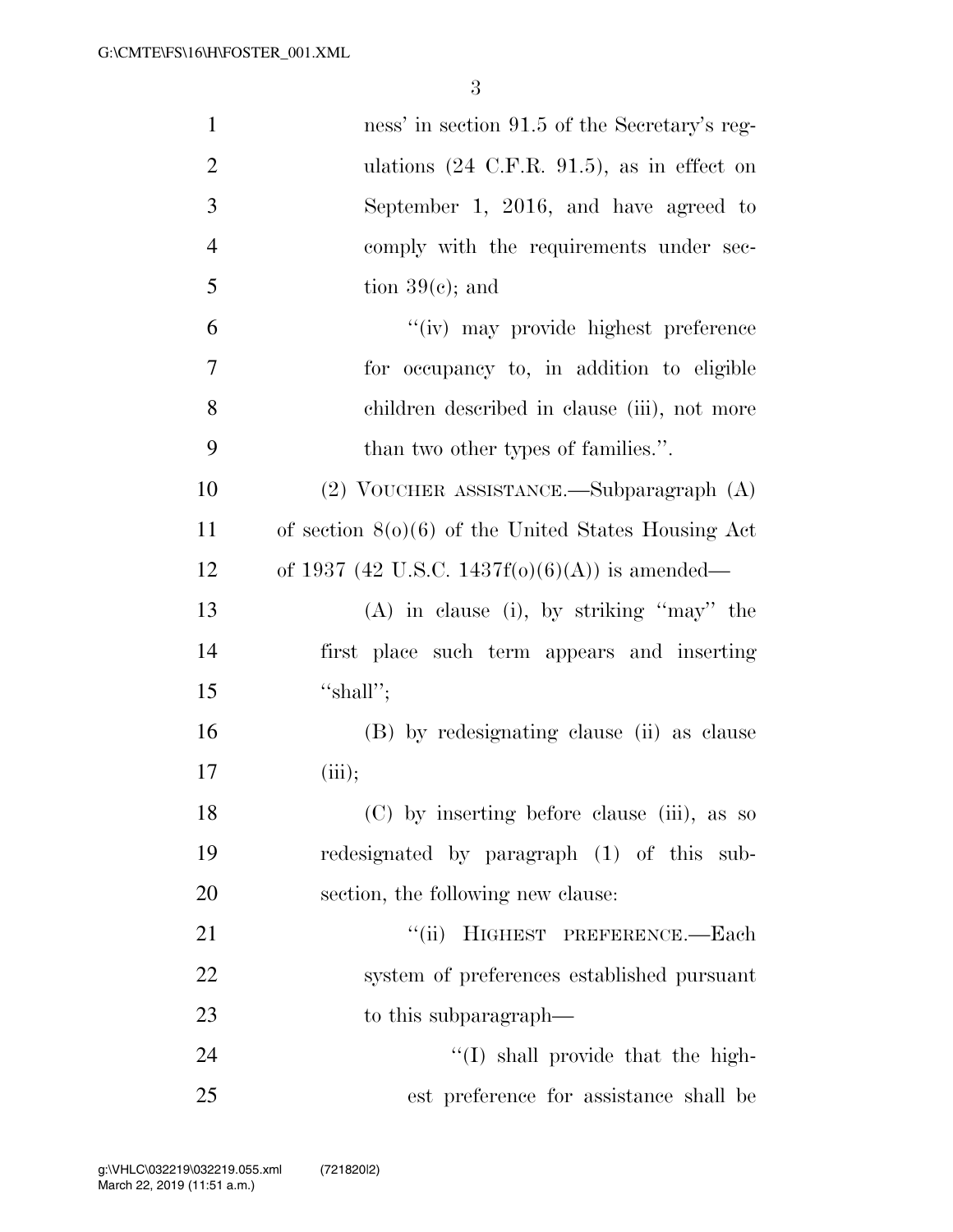| $\mathbf{1}$   | given to otherwise eligible children                |
|----------------|-----------------------------------------------------|
| $\overline{2}$ | who are in foster care, have attained               |
| 3              | an age such that the provision of fos-              |
| $\overline{4}$ | ter care for such child will end by rea-            |
| 5              | son of the age of the child within 6                |
| 6              | months, meet the requirements under                 |
| 7              | clauses (i) and (ii) of paragraph $(1)$ of          |
| 8              | the definition of 'at risk of homeless-             |
| 9              | ness' in section 91.5 of the Sec-                   |
| 10             | retary's regulations $(24 \text{ C.F.R. } 91.5)$ ,  |
| 11             | as in effect on September 1, 2016,                  |
| 12             | and have agreed to comply with the                  |
| 13             | requirements under section $39(c)$ ; and            |
| 14             | "(II) may provide highest pref-                     |
| 15             | erence for assistance to, in addition to            |
| 16             | eligible children described in subclause            |
| 17             | $(I)$ , not more than two other types of            |
| 18             | eligible families."; and                            |
| 19             | (D) in clause (iii), as so redesignated by          |
| 20             | paragraph (2) of this subsection, by striking       |
| 21             | "Each system" and inserting "Except as pro-         |
| 22             | vided in clause (ii)(I), each system".              |
| 23             | (3) PHA PROJECT-BASED VOUCHER ASSIST-               |
| 24             | ANCE.—Subparagraph (J) of section $8(0)(13)$ of the |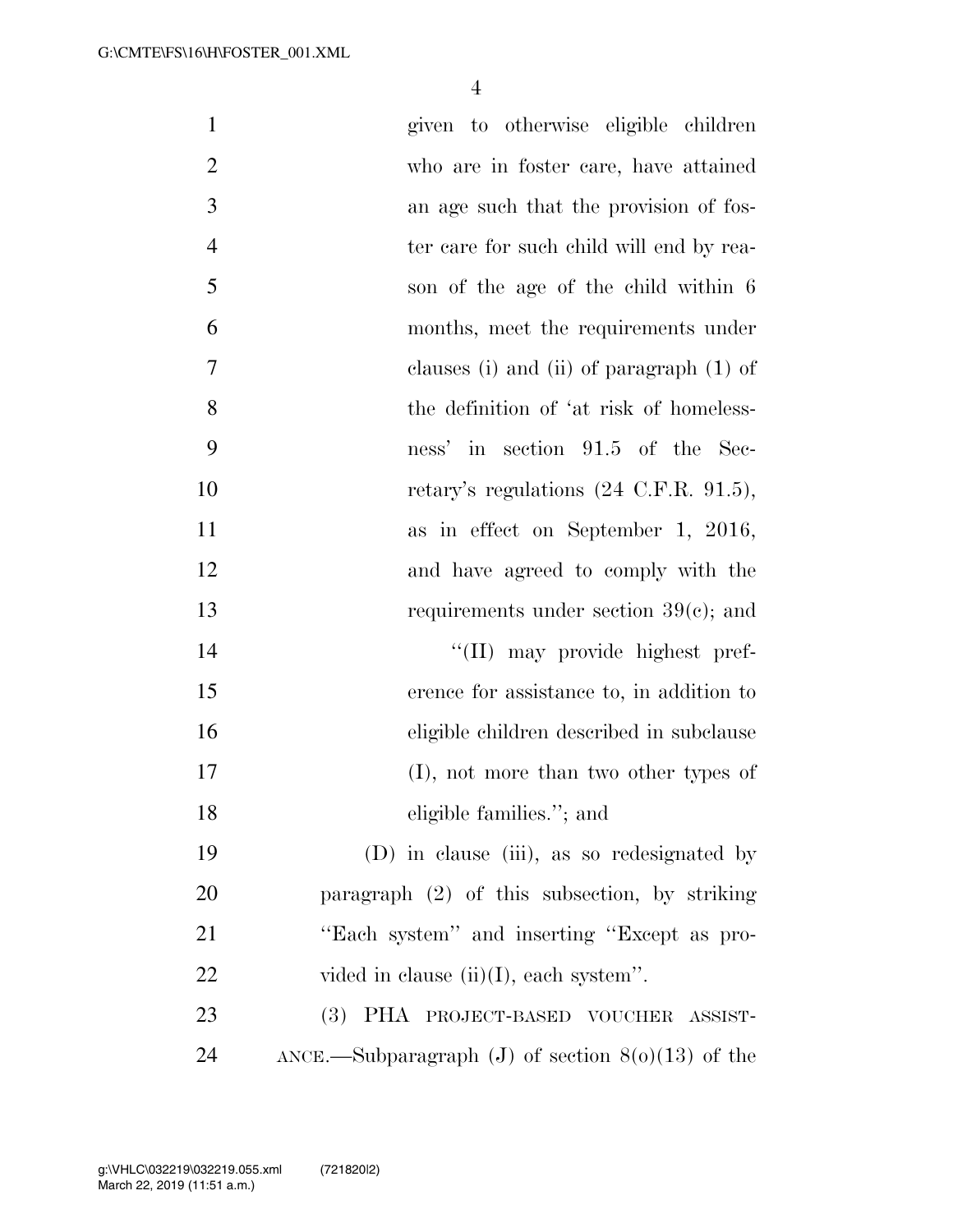| $\mathbf{1}$   | United States Housing Act of 1937 (42 U.S.C.        |
|----------------|-----------------------------------------------------|
| $\overline{2}$ | $1437f(o)(13)(J)$ is amended—                       |
| 3              | (A) by striking "(J) TENANT SELEC-                  |
| $\overline{4}$ | TION.—A public" and inserting the following:        |
| 5              | "(J) TENANT SELECTION.-                             |
| 6              | "(i) SELECTION AND ELIGIBILITY.—A                   |
| $\overline{7}$ | public";                                            |
| 8              | (B) by striking "The agency or owner may            |
| 9              | establish preferences or criteria for selection for |
| 10             | a unit assisted under this paragraph that" and      |
| 11             | inserting the following:                            |
| 12             | "(ii) PREFERENCES<br>${\rm FOR}$<br>OCCU-           |
| 13             | PANCY.—The agency or owner shall estab-             |
| 14             | lish a system of preferences or criteria for        |
| 15             | selection for a unit assisted under this sec-       |
| 16             | tion that—                                          |
| 17             | $\lq\lq$ shall provide that the high-               |
| 18             | est preference shall be given to other-             |
| 19             | wise eligible children who are in foster            |
| 20             | care, have attained an age such that                |
| 21             | the provision of foster care for such               |
| 22             | child will end by reason of the age of              |
| 23             | the child within 6 months, meet the                 |
| 24             | requirements under clauses (i) and (ii)             |
| 25             | of paragraph $(1)$ of the definition of             |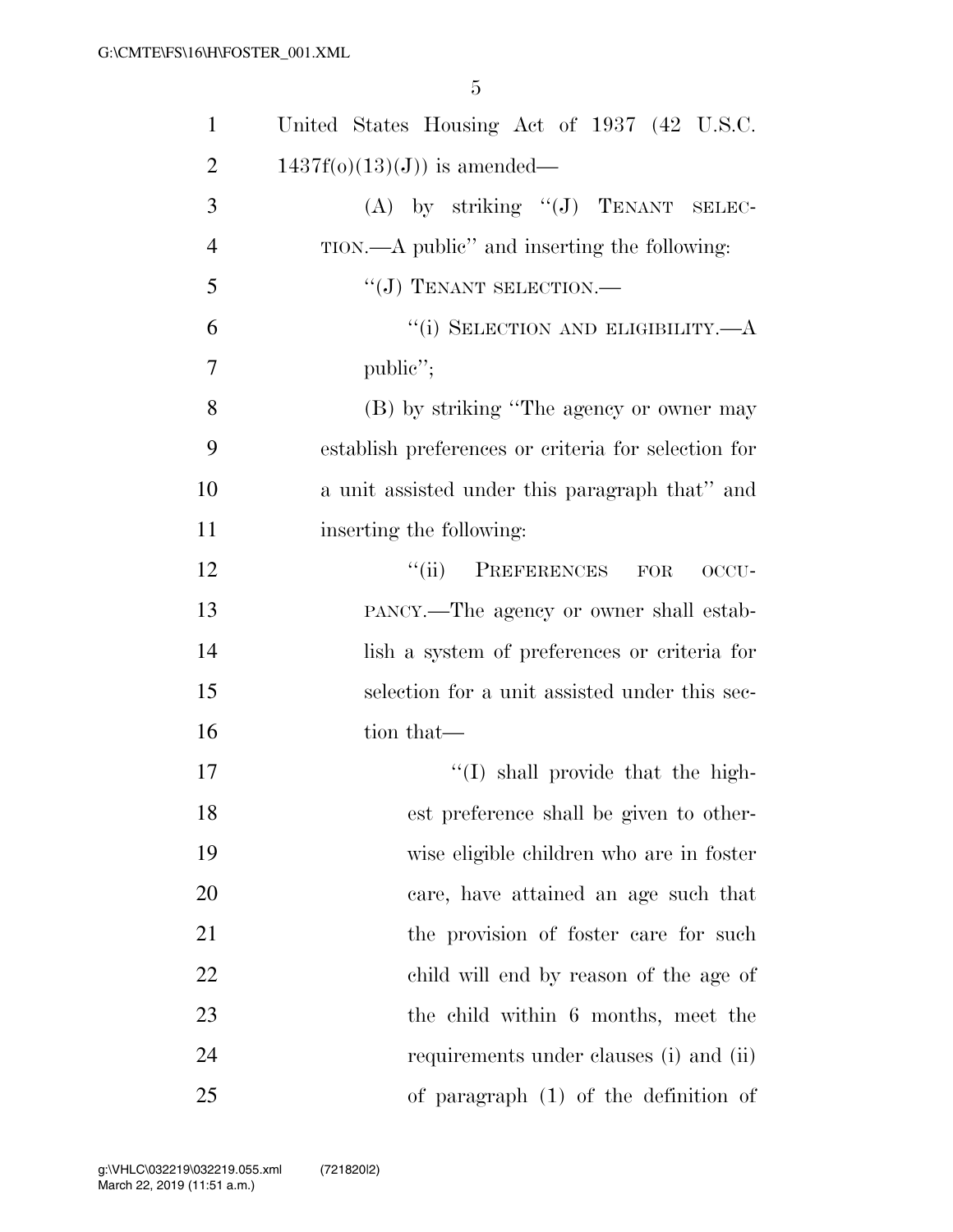| $\mathbf{1}$   | 'at risk of homelessness' in section               |
|----------------|----------------------------------------------------|
| $\overline{2}$ | 91.5 of the Secretary's regulations                |
| 3              | $(24 \text{ C.F.R. } 91.5)$ , as in effect on Sep- |
| $\overline{4}$ | tember 1, 2016, and have agreed to                 |
| 5              | comply with the requirements under                 |
| 6              | section $39(c)$ ; and                              |
| $\overline{7}$ | "(II) may provide highest pref-                    |
| 8              | erence to, in addition to eligible chil-           |
| 9              | dren described in subclause (I), not               |
| 10             | more than two other types of eligible              |
| 11             | families; and                                      |
| 12             | "(III) except as provided under                    |
| 13             | subclause $(I),$ "; and                            |
| 14             | (C) by striking "Any family that" and in-          |
| 15             | serting the following:                             |
| 16             | "(iii) WAITING LISTS.—Any family                   |
| 17             | that".                                             |
| 18             | (4) PROJECT-BASED SECTION 8 RENTAL ASSIST-         |
| 19             | ANCE.—Subparagraph (A) of section $8(d)(1)$ of the |
| 20             | United States Housing Act of 1937 (42 U.S.C.       |
| 21             | $1437f(d)(1)(A)$ is amended—                       |
| 22             | $(A)$ by realigning such subparagraph so as        |
| 23             | to be indented 2 ems from the left margin;         |
| 24             | (B) by striking "except that with respect"         |
| 25             | and inserting the following: "except that—         |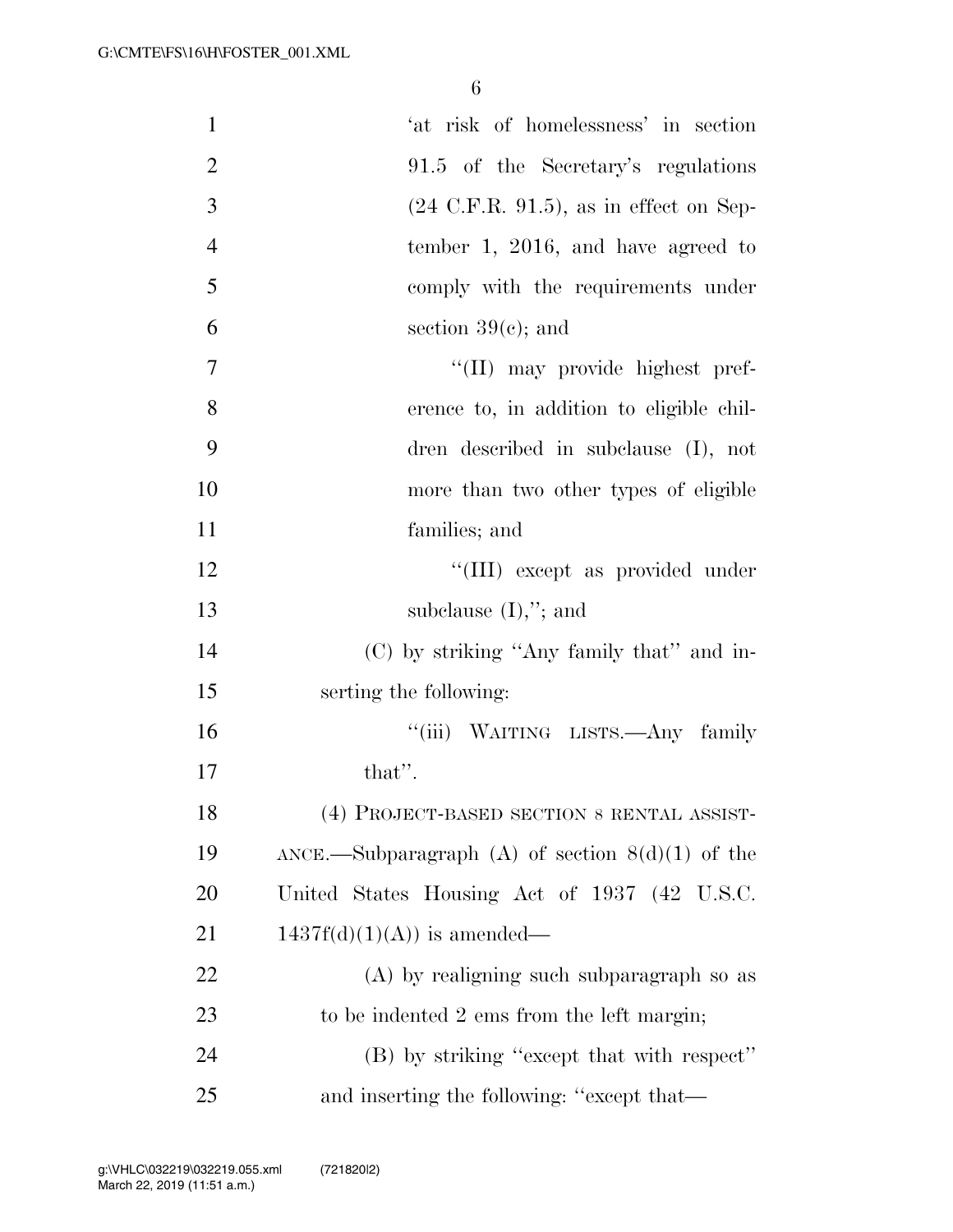$''(i)$  with respect to assisted dwelling units in a project assisted with project-based assist- ance under this section, the tenant selection cri-4 teria used by the owner—

 ''(I) shall provide that the highest preference shall be given to otherwise eligi- ble children who are in foster care, have attained an age such that the provision of foster care for such child will end by rea- son of the age of the child within 6 months, meet the requirements under clauses (i) and (ii) of paragraph (1) of the definition of 'at risk of homelessness' in section 91.5 of the Secretary's regulations (24 C.F.R. 91.5), as in effect on Sep-16 tember 1, 2016, and have agreed to comply 17 with the requirements under section 39(c); and ''(II) may provide highest preference

 to, in addition to eligible children described 21 in subclause (I), not more than two other 22 types of eligible families; and 23  $\frac{1}{\sin(\pi)} \text{ with respect}$ ; and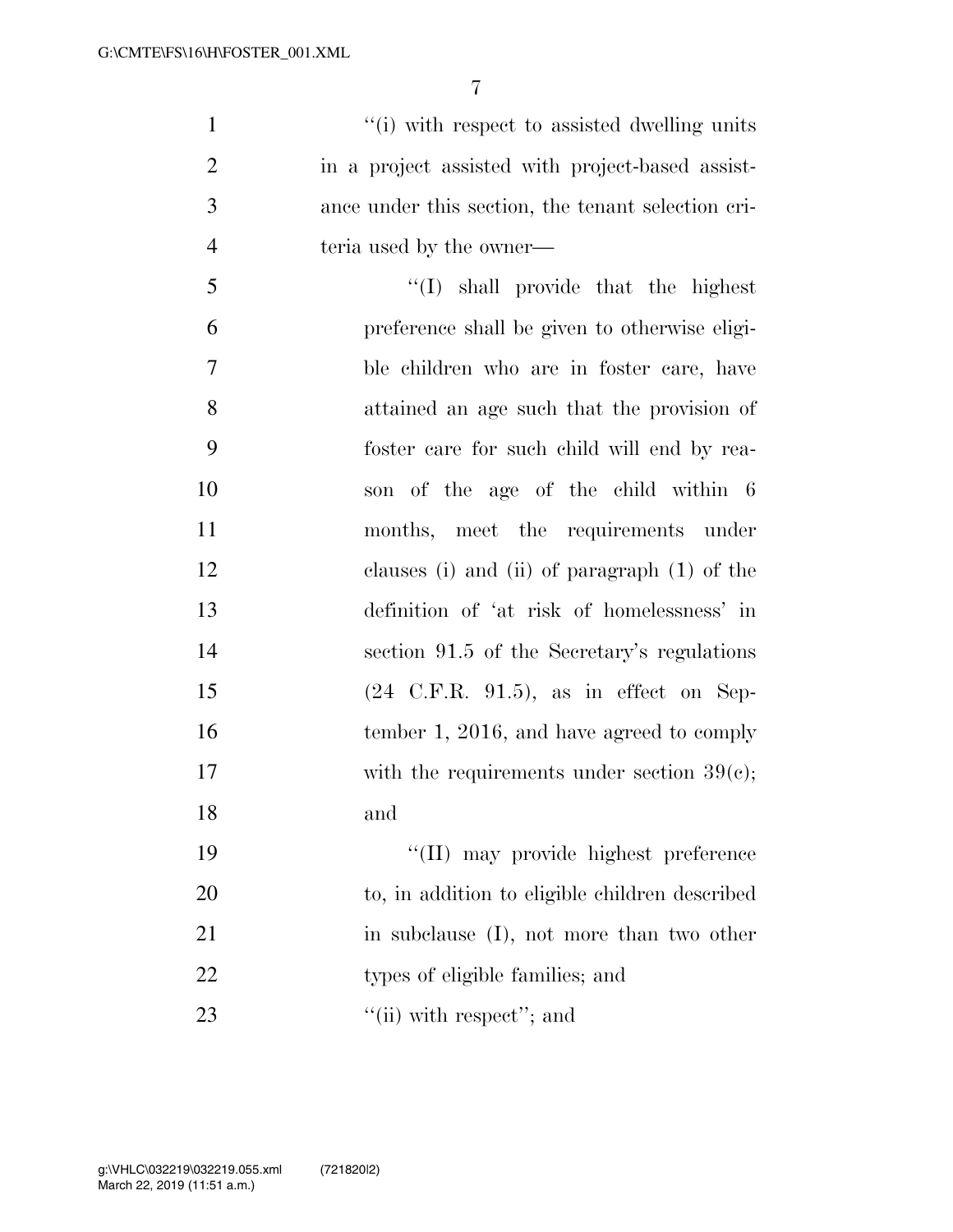| $\mathbf{1}$   | (C) by inserting "who are not eligible for                          |
|----------------|---------------------------------------------------------------------|
| $\overline{2}$ | highest preference pursuant to clause $(i)(I)$ "                    |
| 3              | after "to be assisted".                                             |
| $\overline{4}$ | (5) TERMS AND CONDITIONS ON PRIORITY.-                              |
| 5              | Title I of the United States Housing Act of 1937                    |
| 6              | $(42 \text{ U.S.C. } 1437 \text{ et seq.})$ is amended by adding at |
| 7              | the end the following new section:                                  |
| 8              | "SEC. 39. TERMS AND CONDITIONS ON PREFERENCE FOR                    |
| 9              | ASSISTANCE FOR CHILDREN AGING OUT OF                                |
| 10             | <b>FOSTER CARE.</b>                                                 |
| 11             | "(a) PREFERENCE.—For purposes of this section,                      |
| 12             | the term 'preference for housing assistance' means pref-            |
| 13             | erence, for an otherwise eligible child in foster care, for-        |
| 14             | $"(1)$ occupancy in a public housing dwelling                       |
| 15             | unit, pursuant to section $6(c)(4)(A)(iii)$ ;                       |
| 16             | "(2) tenant-based assistance under section $8(0)$ ,                 |
| 17             | pursuant to paragraph $(6)(A)(ii)(I)$ of such section;              |
| 18             | $(3)$ project-based assistance under section                        |
| 19             | $8(0)(13)$ , pursuant to subparagraph $(J)(ii)(I)$ of               |
| 20             | such section; and                                                   |
| 21             | $(4)$ occupancy in a dwelling unit in a project                     |
| 22             | assisted with project-based assistance under section                |
| 23             | 8, pursuant to subsection $(d)(1)(A)(i)(I)$ of such sec-            |
| 24             | tion.                                                               |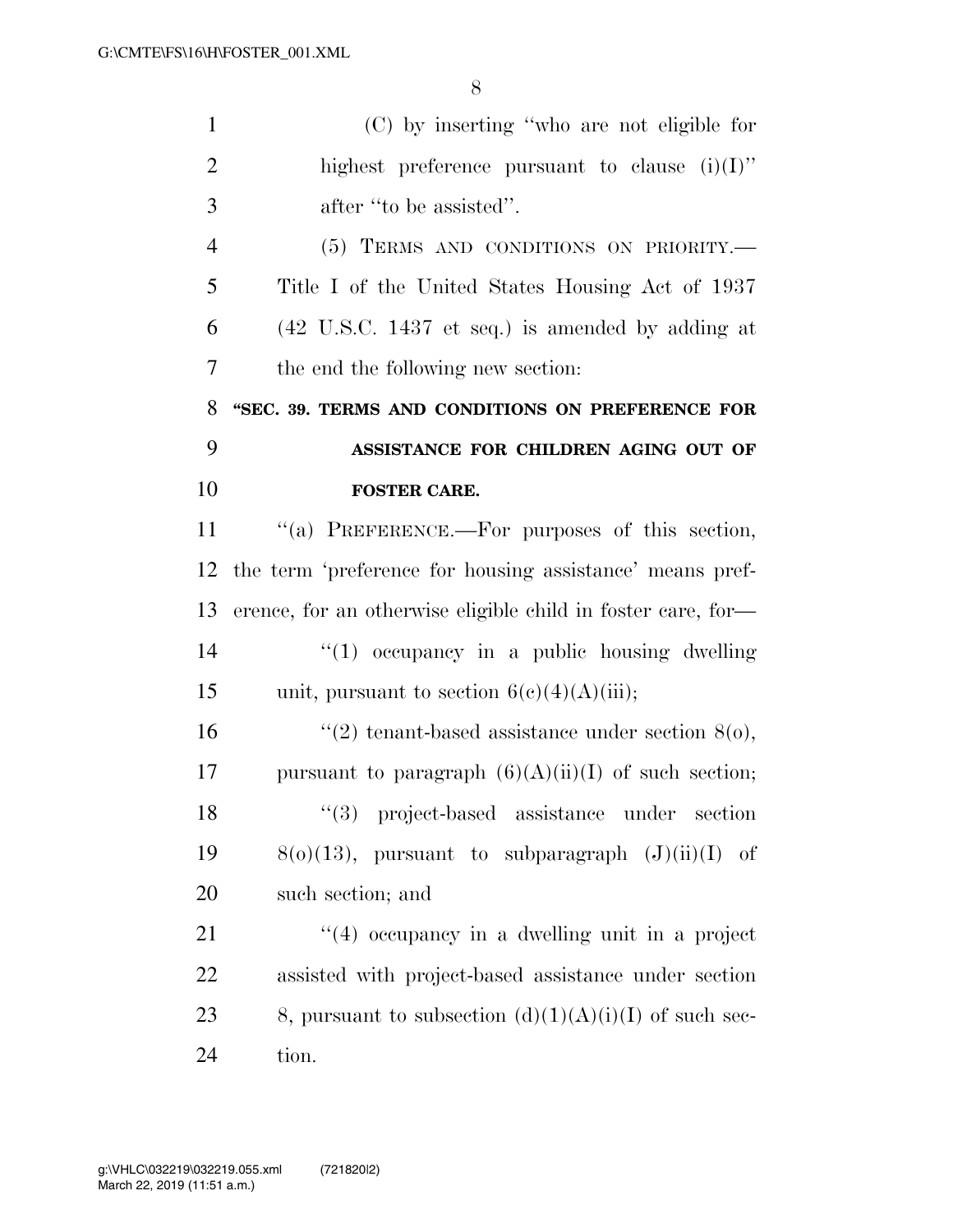''(b) EARLY APPLICATION FOR ASSISTANCE.—Not- withstanding the period during which a preference for housing assistance is provided for a person, an otherwise eligible person may apply for such occupancy or assistance at any time after such person attains 16 years of age.

 ''(c) REQUIREMENT FOR EDUCATION OR TRAIN-ING.—

8 "(1) REQUIREMENT.—Except as provided in paragraph (2), each person occupying a dwelling unit pursuant to a preference for housing assistance shall, not later than 30 months after such initial oc- cupancy, comply with the requirements under one of the following subparagraphs, as selected by the pub- lic housing agency for or project owner of the as- sisted housing dwelling unit involved, in consultation with relevant public child welfare agencies:

17 ""(A) OPTION 1.—The requirements under 18 this subparagraph are—

 ''(i) obtaining a recognized postsec- ondary credential or a secondary school di-21 ploma or its recognized equivalent;

 $\frac{1}{1}$  (ii) enrollment in an institution of higher education, as such term is defined 24 in section  $101(a)$  of the Higher Education Act of 1965 (20 U.S.C. 1001(a)) and in-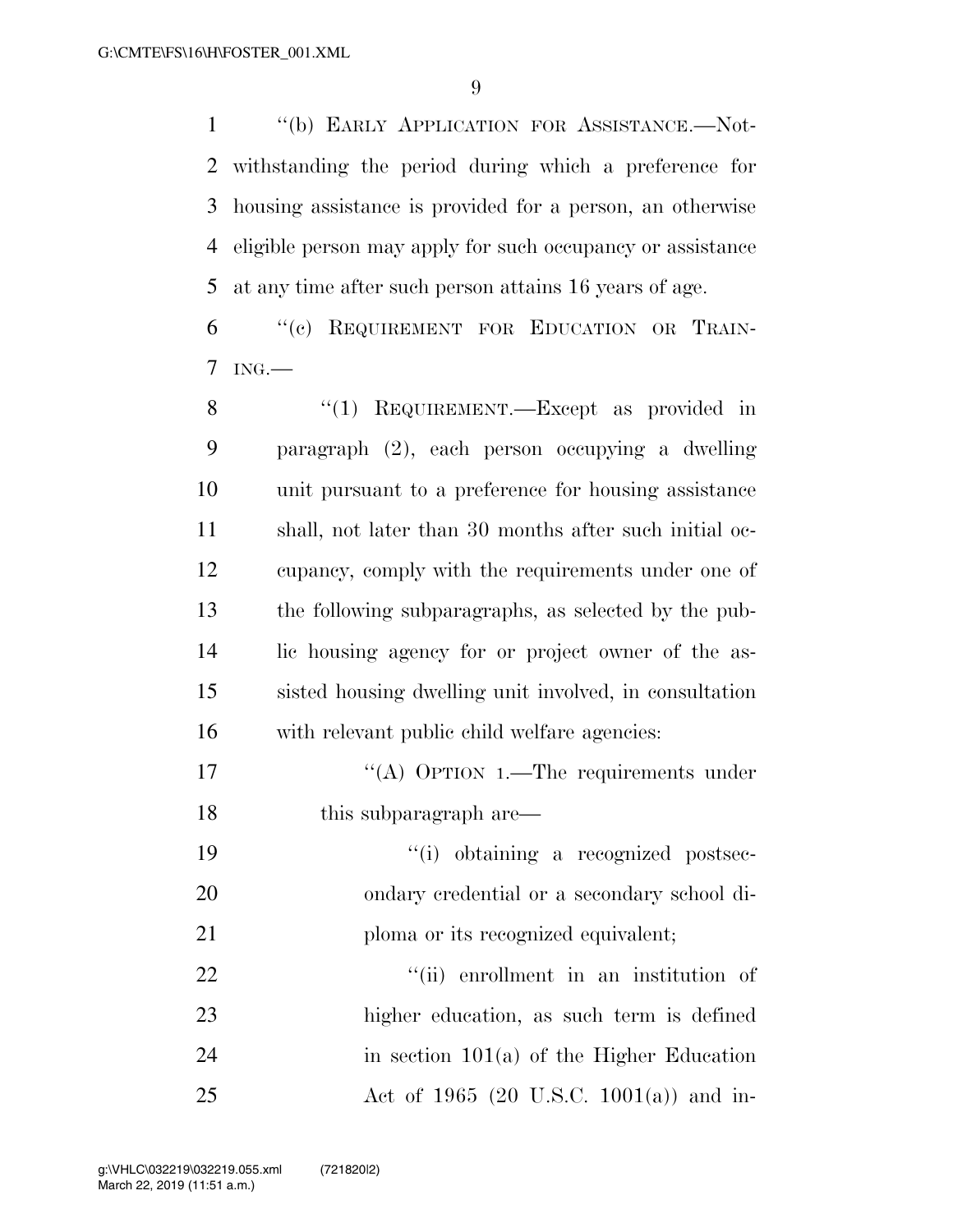| $\mathbf{1}$   | cluding the institutions described in sub-              |
|----------------|---------------------------------------------------------|
| $\overline{2}$ | paragraphs $(A)$ and $(B)$ of section                   |
| 3              | $102(a)(1)$ of such Act $(20 \text{ U.S.C.})$           |
| $\overline{4}$ | $1002(a)(1)$ ; or                                       |
| 5              | "(iii) participation in a career path-                  |
| 6              | way, as such term is defined in section 3               |
| $\overline{7}$ | of the Workforce Innovation and Oppor-                  |
| 8              | tunity Act (29 U.S.C. 3102).                            |
| 9              | Notwithstanding any other provision of this             |
| 10             | paragraph, a public housing agency or project           |
| 11             | owner may consider employment as satisfying             |
| 12             | the requirements under this subparagraph.               |
| 13             | "(B) OPTION 2.—The requirements under                   |
| 14             | subparagraph are compliance with the<br>this            |
| 15             | terms and conditions applicable under section           |
| 16             | 23 of the United States Housing Act of 1937             |
| 17             | $(42 \text{ U.S.C. } 1437u)$ and the regulations imple- |
| 18             | menting such section to a person participating          |
| 19             | in a family self-sufficiency program under such         |
| 20             | section, except that—                                   |
| 21             | "(i) a public housing agency may se-                    |
| 22             | lect the option under this subparagraph                 |
| 23             | only if the agency is participating in such             |
| 24             | self-sufficiency program or has made such               |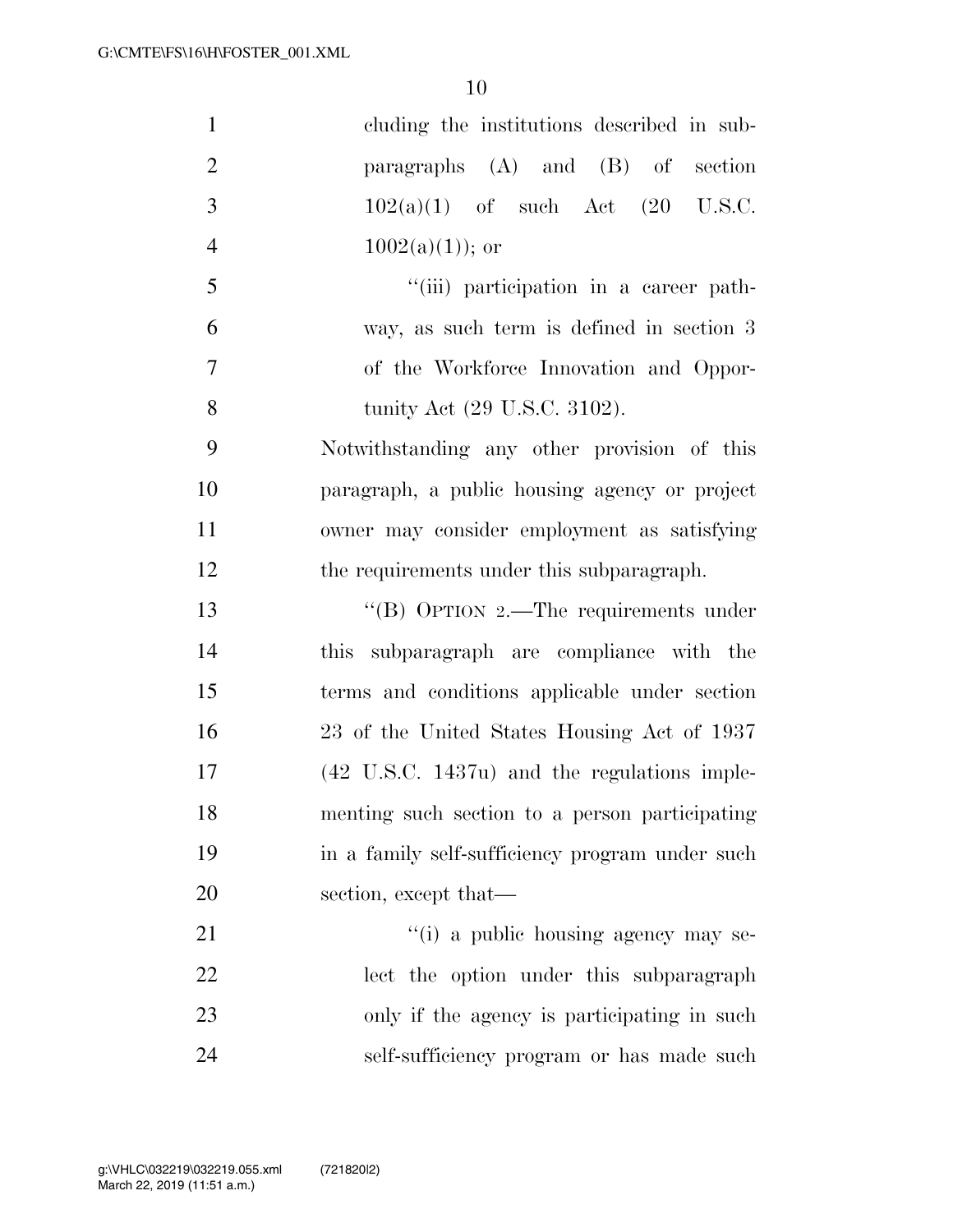| $\mathbf{1}$   | commitments to commence participation as          |
|----------------|---------------------------------------------------|
| $\overline{2}$ | the Secretary considers sufficient; and           |
| 3              | "(ii) a project owner of assisted hous-           |
| $\overline{4}$ | ing may select the option under this sub-         |
| 5              | paragraph only if the public housing agen-        |
| 6              | cy in whose jurisdiction the project is lo-       |
| 7              | cated is participating in such self-suffi-        |
| 8              | ciency program or has made such commit-           |
| 9              | ments to commence participation as the            |
| 10             | Secretary considers sufficient.                   |
| 11             | "(C) OPTION 3.—The requirements under             |
| 12             |                                                   |
|                | this subparagraph are compliance with any         |
| 13             | combination of the terms, conditions, and re-     |
| 14             | quirements under subparagraphs $(A)$ and $(B)$ ,  |
| 15             | as may be established by the public housing       |
| 16             | agency, except that a project owner of assisted   |
| 17             | housing may select the option under this sub-     |
| 18             | paragraph only if the public housing agency in    |
| 19             | whose jurisdiction the project is located has se- |
| 20             | lected the option under this subparagraph and     |
| 21             | has established such terms, conditions, and re-   |
| 22             | quirements. In designing such terms, condi-       |
| 23             | tions, and requirements, the public housing       |
| 24             | agency may consult with local workforce devel-    |
| 25             | opment agencies and other organizations and       |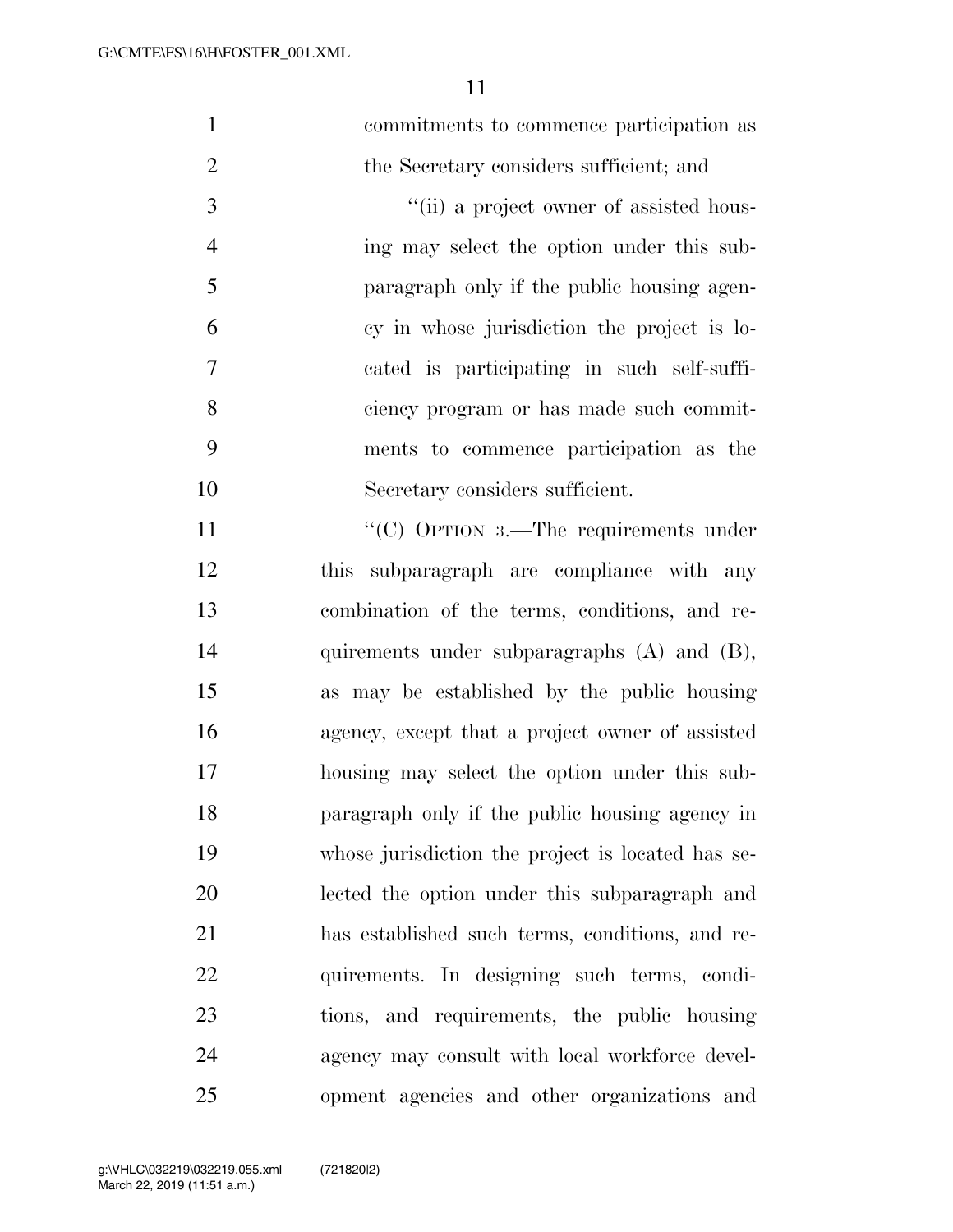| $\mathbf{1}$   | entities with expertise and experience in this       |
|----------------|------------------------------------------------------|
| $\overline{2}$ | field.                                               |
| 3              | EXCEPTIONS.—The requirement under<br>(2)             |
| $\overline{4}$ | paragraph $(1)$ shall not apply to —                 |
| 5              | $\lq\lq$ a parent or other household member          |
| 6              | responsible for the care of a dependent child        |
| 7              | under the age of 6 or for the care of an inca-       |
| 8              | pacitated person;                                    |
| 9              | $\lq\lq (B)$ a person who is regularly and actively  |
| 10             | participating in a drug addiction or alcohol         |
| 11             | treatment and rehabilitation program; and            |
| 12             | $\lq\lq$ (C) a person who is incapable of com-       |
| 13             | plying with the requirement under paragraph          |
| 14             | (1) due to a documented medical condition.           |
| 15             | "(3) VERIFICATION OF COMPLIANCE.—The Sec-            |
| 16             | retary shall require the public housing agency or    |
| 17             | project owner, as applicable, to verify compliance   |
| 18             | with the requirement under paragraph (1) by each     |
| 19             | person occupying a dwelling unit assisted or admin-  |
| 20             | istered by such agency or owner, as applicable, pur- |
| 21             | suant to a preference for housing assistance annu-   |
| 22             | ally in conjunction with reviews of income for pur-  |
| 23             | poses of determining eligibility for assistance de-  |
| 24             | scribed in subsection (a).                           |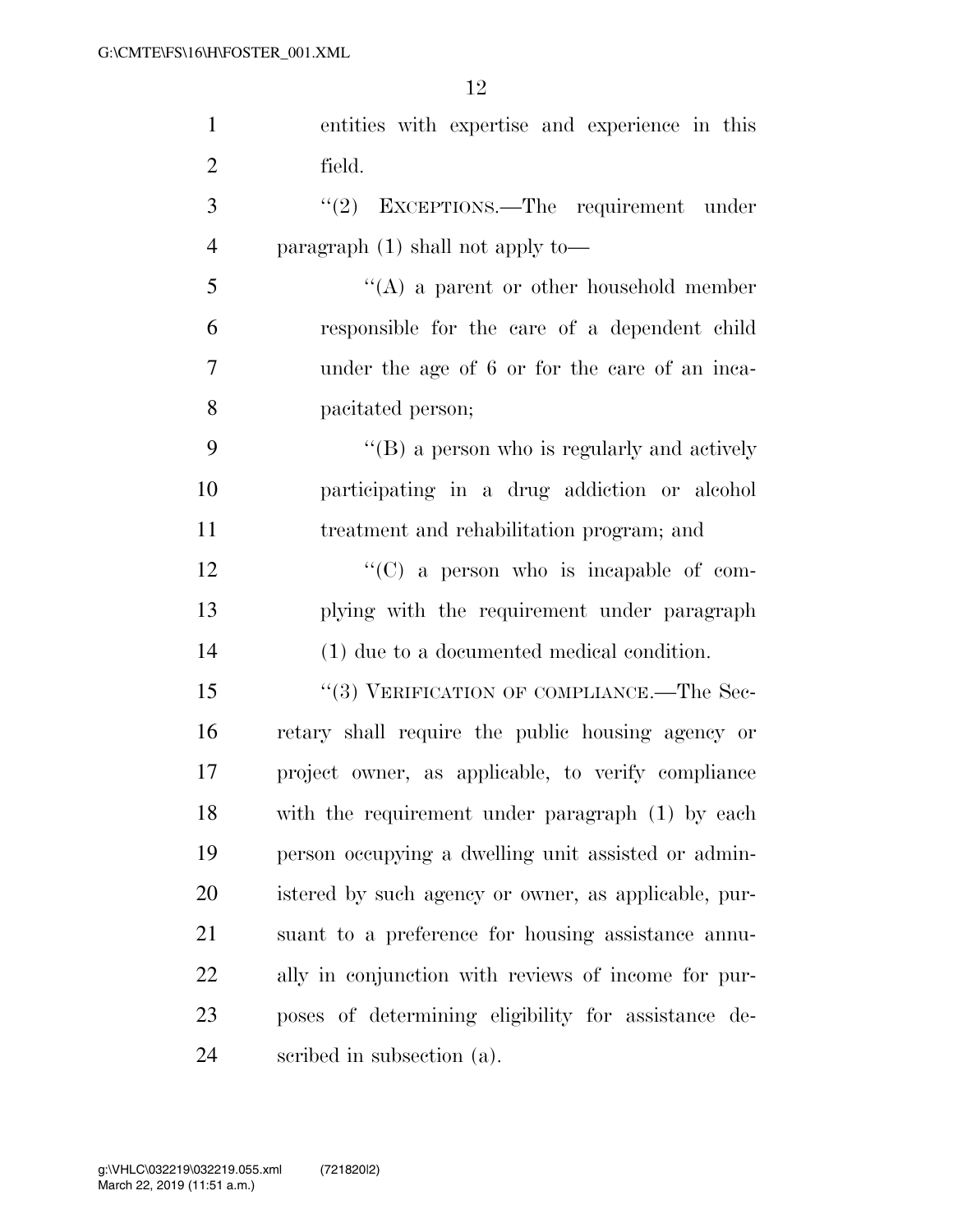''(d) LIMITATION ON BEDROOMS.—A dwelling unit that is occupied by a person, or assisted with assistance made available on behalf of a person, pursuant to a pref- erence for housing assistance may contain more than one bedroom only if such additional bedrooms are occupied only by other persons who occupy such dwelling unit, or receive assistance made available, pursuant to a preference for housing assistance.

9 "(e) SUPPORTIVE SERVICES.—

 ''(1) ELIGIBILITY.—Each person occupying a dwelling unit pursuant to a preference for housing assistance shall be eligible for any supportive serv- ices (as such term is defined in section 103 of the Workforce Innovation and Opportunity Act (29 U.S.C. 3102)) made available, in connection with any housing assistance program of the agency, by or through the public housing agency providing such preference or, in the case of a preference for housing assistance for housing not assisted by such agency, by or through the public housing agency in whose jurisdiction the housing is located, including any services provided under a family self-sufficiency pro-gram under section 23 of this Act.

24 "(2) INFORMATION.—Upon the initial provision of housing assistance for any person pursuant to a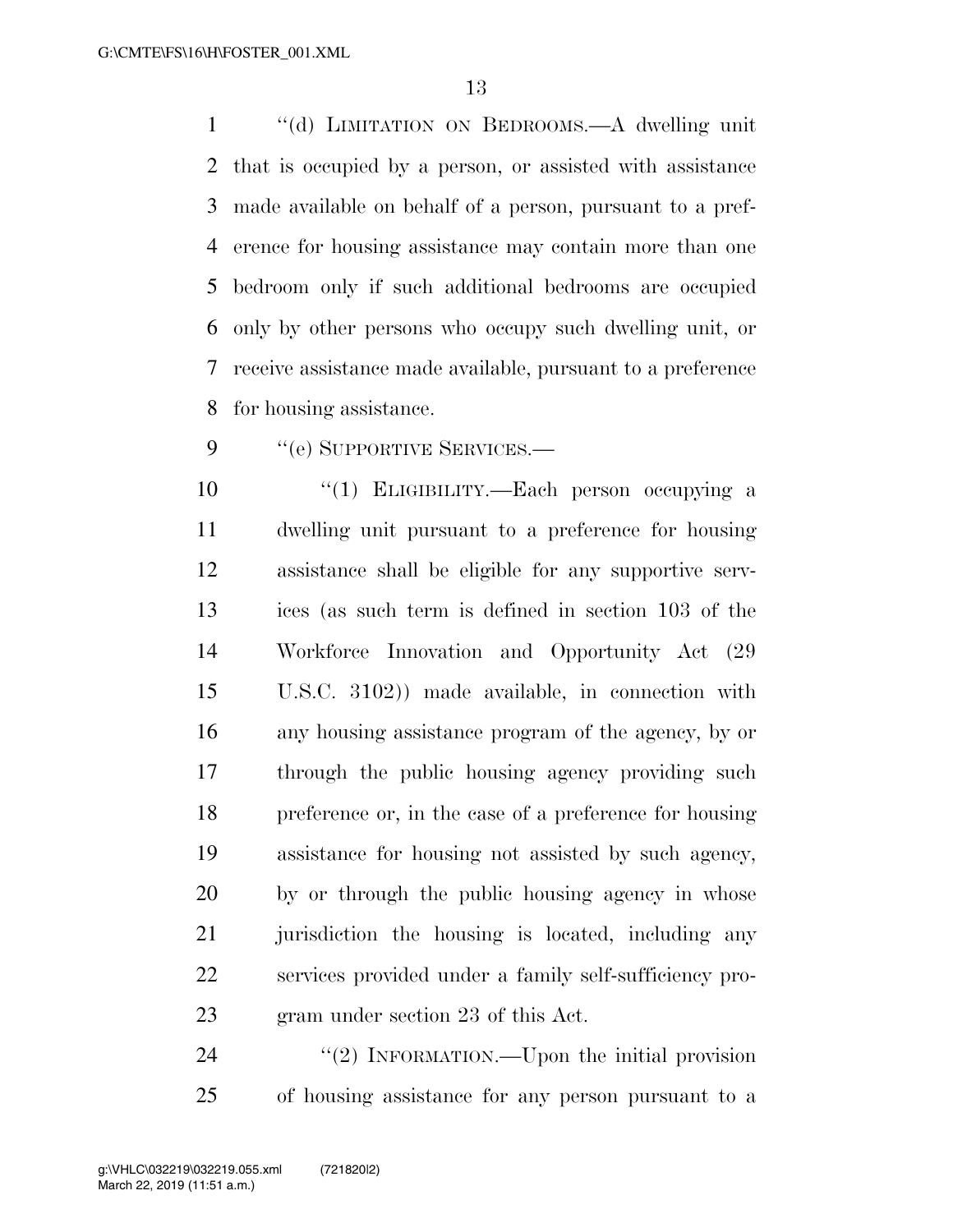preference for such assistance, the public housing agency or owner, as applicable, shall inform such person of the existence of any programs or services referred to in paragraph (1) and of their eligibility for such programs and services.

 ''(f) TERMINATION OF ASSISTANCE.—The public housing agency or project owner, as applicable, shall ter- minate any occupancy of, or assistance on behalf of, a per- son pursuant to any preference for housing assistance upon the person attaining 25 years of age or upon sub- stantial noncompliance with the requirement under sub- section (c), except that nothing in this subsection may be construed to prohibit the occupancy of housing assisted under this title by, or the provision of rental assistance under section 8 for, any person, or to affect the eligibility of any person for such occupancy or assistance, other than pursuant to a preference for housing assistance.

18 "(g) APPLICABILITY TO MOVING TO WORK AGEN- CIES.—Notwithstanding any other provision of law, the preferences for housing assistance identified in subsection (a) of this section shall apply to assistance made available by each public housing agency participating in the Moving to Work Program under section 204 of the Departments of Veterans Affairs and Housing and Urban Development, and Independent Agencies Appropriations Act, 1996 (42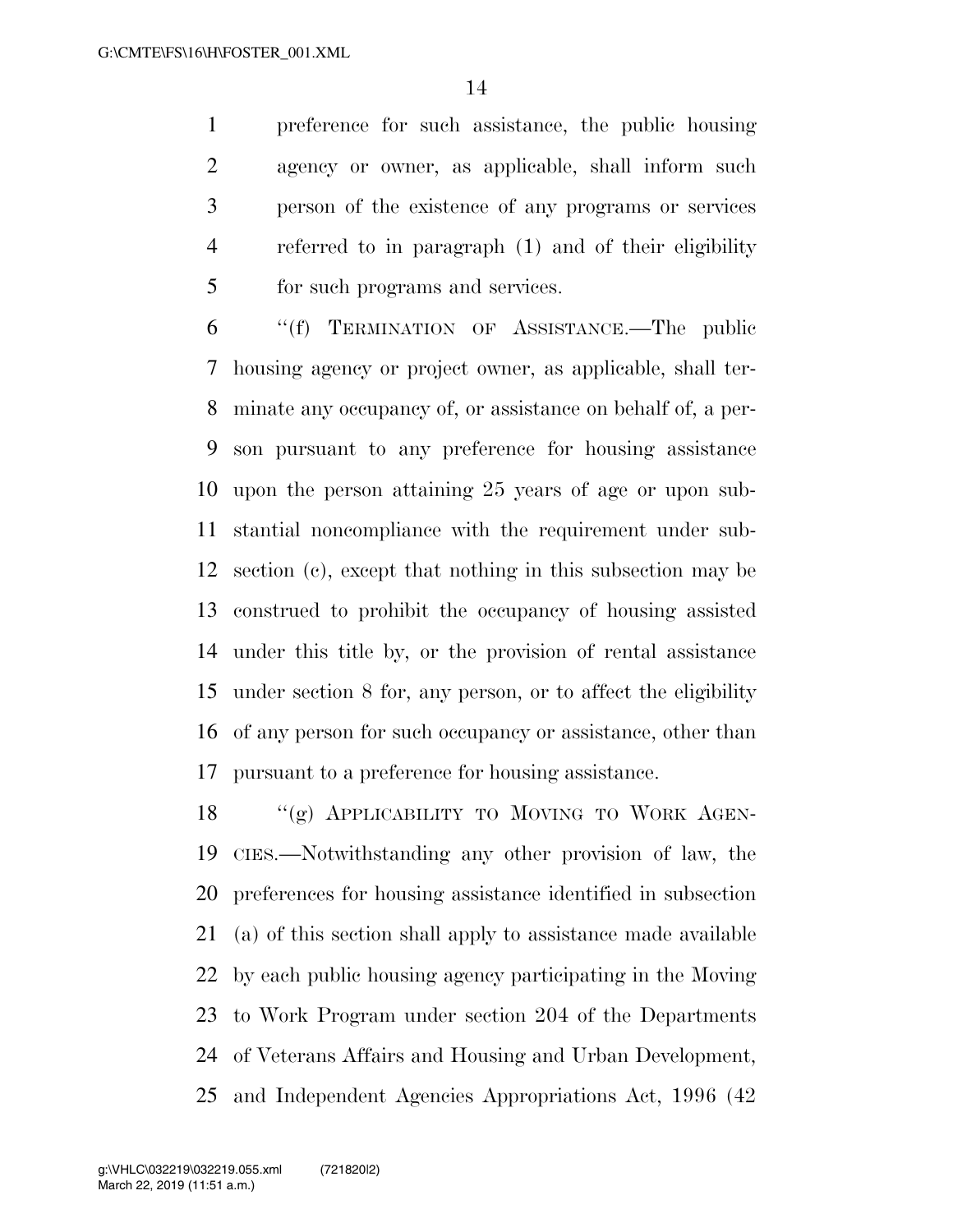U.S.C. 1437f note), except that in lieu of compliance with one of the options under subsection (c)(1) of this section, such an agency may comply with the requirement under such subsection by complying with such terms, conditions, and requirements as may be established by the agency for persons occupying dwelling units pursuant to a preference for housing assistance.

 ''(h) REPORTS.—The Secretary of Housing and Urban Development shall require each public housing agency that provides any preference for housing assistance pursuant to this section in any fiscal year to submit a re-port to the Secretary for such fiscal year that—

 ''(1) specifies the number of applications for such preferences received during such fiscal year disaggregated by—

 $\mathcal{L}(\mathbf{A})$  the number received by persons who have attained 16 years of age but have not at- tained an age such that the provision of foster care for such child will end by reason of the age of the child within 6 months; and

21 "'(B) the number received by persons who have attained an age such that the provision of foster care for such child will end by reason of the age of the child within 6 months;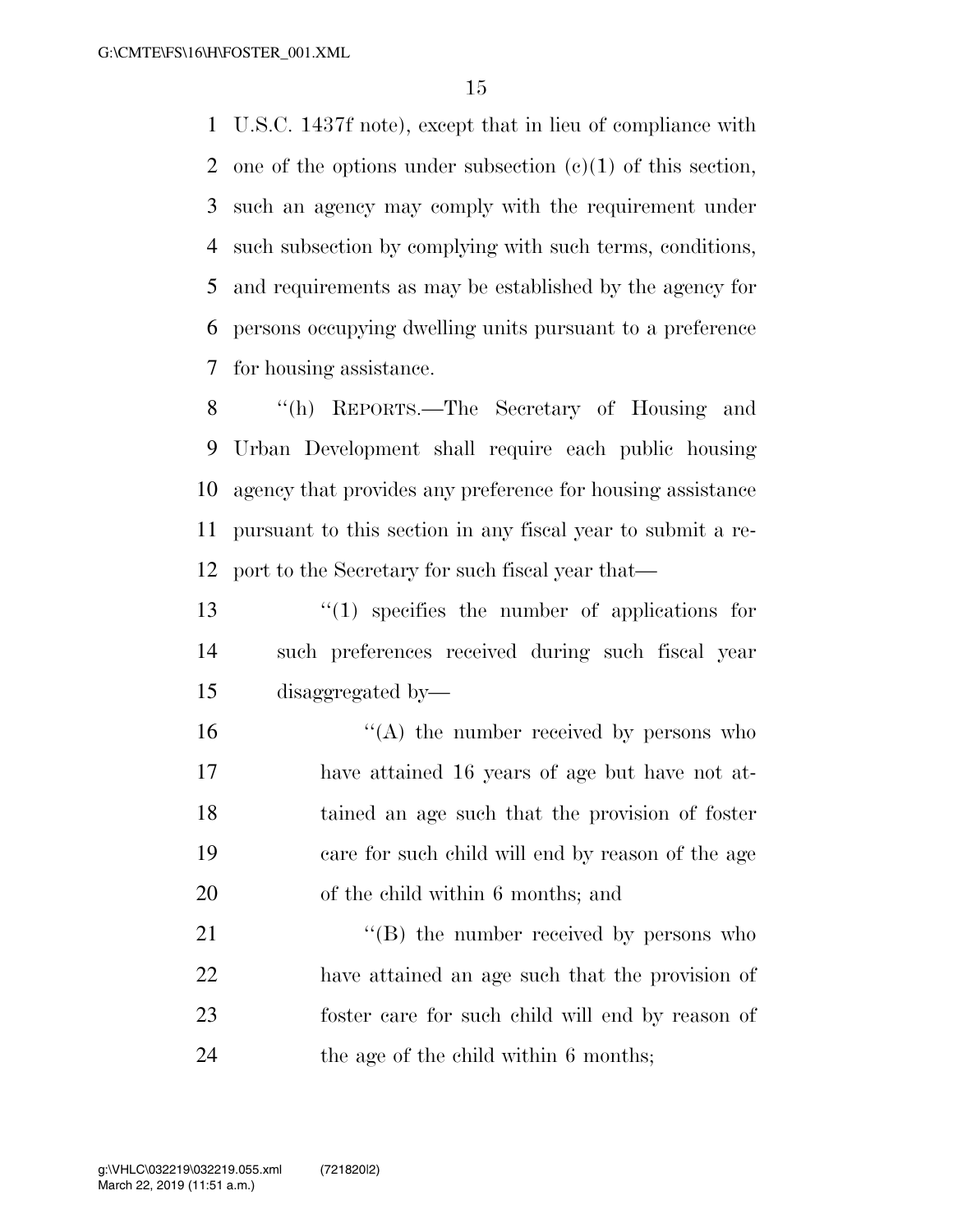1 ''(2) specifies the number of persons provided a preference for housing assistance during such fiscal year; and 4 "(3) describes how the public housing agency communicated or collaborated with public child wel- fare agencies to collect such data.''. (c) PRIORITY FOR RURAL RENTAL ASSISTANCE.— Paragraph (2) of section 521(a) of the Housing Act of 9 1949 (42 U.S.C. 1490a(a)(2)) is amended by adding at the end the following new subparagraph:

 ''(F)(i) In making occupancy in a project assisted under this paragraph, and rental assistance under this paragraph, available on behalf of eligible families, the project owner—

 ''(I) shall provide that the highest preference shall be given to otherwise eligible children who—

17  $"$ (aa) are in foster care:

 ''(bb) have attained an age such that the provision of foster care for such child will end by reason of the age of the child within 6 months;

22 ''(cc) meet the requirements under clauses (i) and (ii) of paragraph (1) of the definition of 'at risk of homelessness' in section 91.5 of the Secretary of Housing and Urban Development's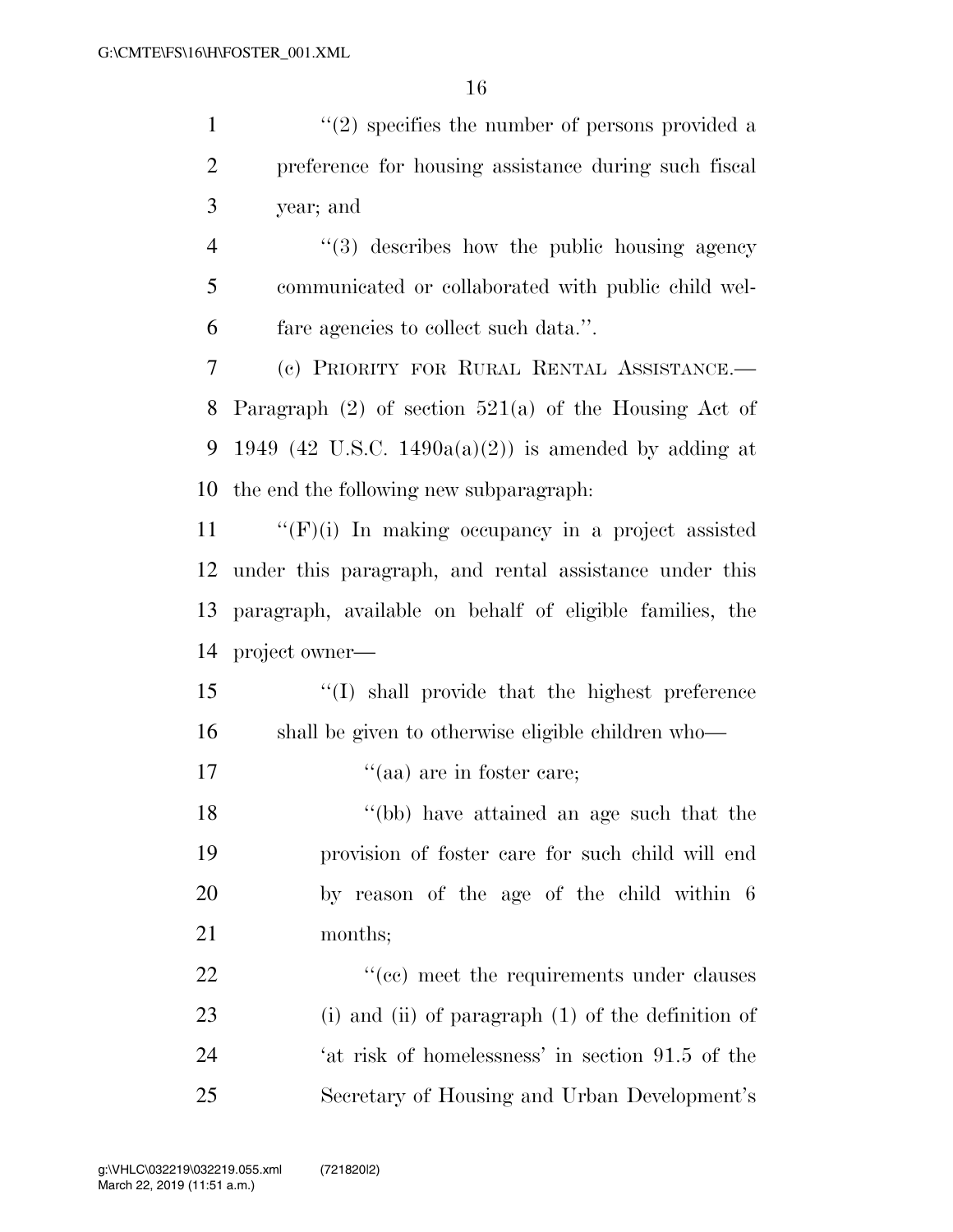| $\mathbf{1}$   | regulations $(24 \text{ C.F.R. } 91.5)$ , as in effect on   |
|----------------|-------------------------------------------------------------|
| $\overline{2}$ | September 1, 2016; and                                      |
| 3              | "(dd) have agreed to comply with the re-                    |
| $\overline{4}$ | quirements under clause (iii); and                          |
| 5              | "(II) may provide highest preference to, in ad-             |
| 6              | dition to eligible children described in subclause (I),     |
| 7              | not more than two other types of eligible families.         |
| 8              | "(ii) Notwithstanding the period during which a pref-       |
| 9              | erence pursuant to clause $(i)(I)$ for occupancy in project |
| 10             | assisted under this paragraph or for rental assistance      |
| 11             | under this paragraph is provided for a person, an other-    |
| 12             | wise eligible person may apply for such occupancy or as-    |
| 13             | sistance at any time after the person attains 16 years of   |
| 14             | age.                                                        |
| 15             | $``(iii)(I)$ Except as provided in subclause $(II)$ , each  |
| 16             | person occupying a dwelling unit pursuant to a preference   |
| 17             | under clause $(i)(I)$ shall, not later than 30 months after |
| 18             | such initial occupancy, be-                                 |
| 19             | "(aa) obtaining a recognized postsecondary cre-             |
| 20             | dential or a secondary school diploma or its recog-         |
| 21             | nized equivalent;                                           |
| 22             | "(bb) enrolled in an institution of higher edu-             |
| 23             | cation, as such term is defined in section $101(a)$ of      |
| 24             | the Higher Education Act of 1965 (20 U.S.C.                 |
| 25             | $1001(a)$ ) and including the institutions described in     |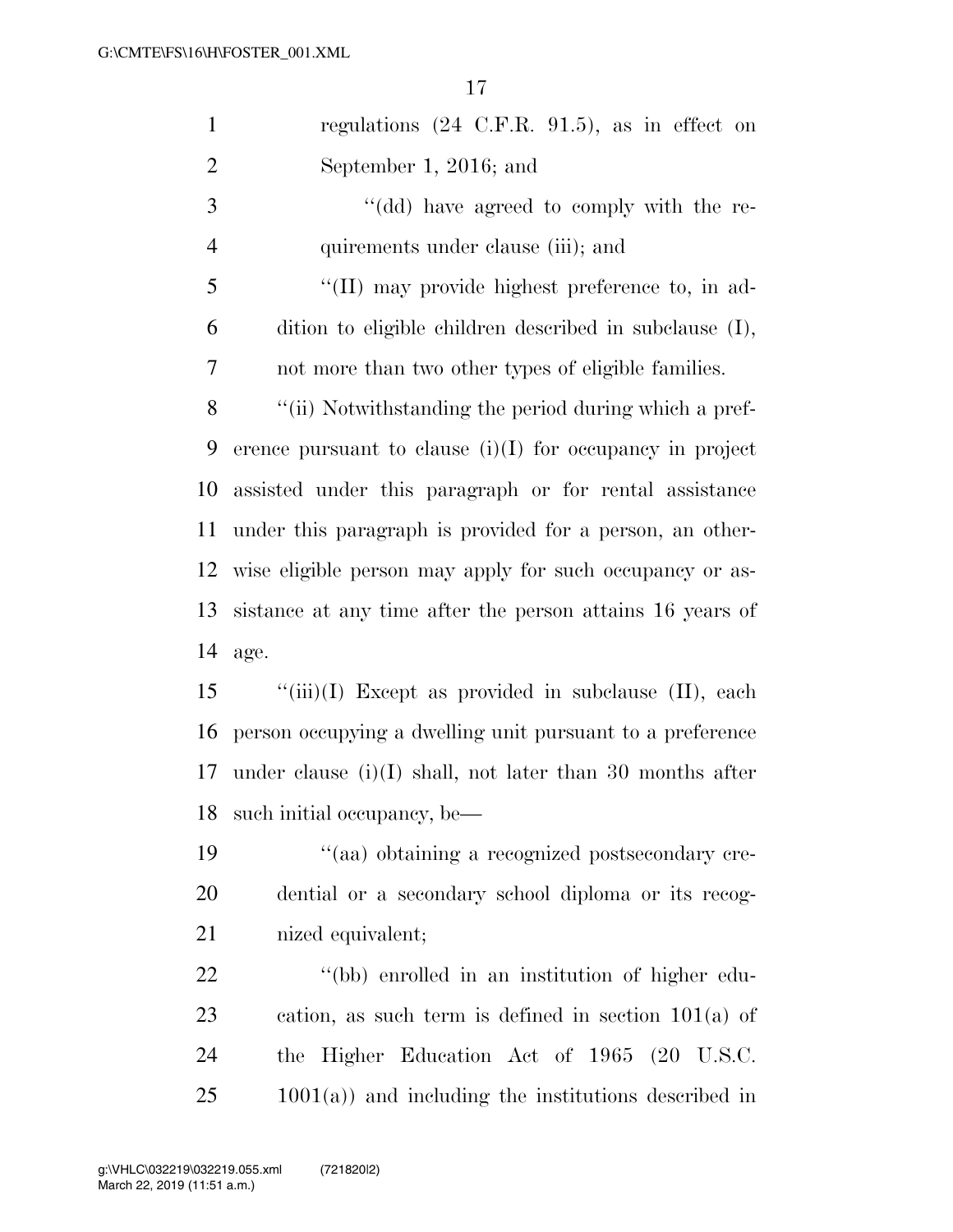| $\mathbf{1}$   | subparagraphs (A) and (B) of section $102(a)(1)$ of           |
|----------------|---------------------------------------------------------------|
| $\overline{2}$ | such Act $(20 \text{ U.S.C. } 1002(a)(1));$ or                |
| 3              | "(cc) participating in a career pathway, as such              |
| $\overline{4}$ | term is defined in section 3 of the Workforce Inno-           |
| 5              | vation and Opportunity Act (29 U.S.C. 3102).                  |
| 6              | Notwithstanding any other provision of this subclause, a      |
| 7              | project owner may consider employment as satisfying the       |
| 8              | requirements under this subclause.                            |
| 9              | "(II) The requirement under subclause $(I)$ shall not         |
| 10             | apply to-                                                     |
| 11             | "(aa) a parent or other household member re-                  |
| 12             | sponsible for the care of a dependent child under the         |
| 13             | age of 6 or for the care of an incapacitated person;          |
| 14             | "(bb) a person who is regularly and actively                  |
| 15             | participating in a drug addiction or alcohol treat-           |
| 16             | ment and rehabilitation program; and                          |
| 17             | "(cc) a person who is incapable of complying                  |
| 18             | with the requirement under subclause (I) due to a             |
| 19             | documented medical condition.                                 |
| 20             | "(III) The Secretary shall require a project owner to         |
| 21             | verify compliance with the requirement under this clause      |
| 22             | by each person occupying a dwelling unit pursuant to a        |
| 23             | preference under clause $(i)(I)$ annually in conjunction with |
| 24             | reviews of income for purposes of determining eligibility     |
| 25             | for assistance described in clause (i).                       |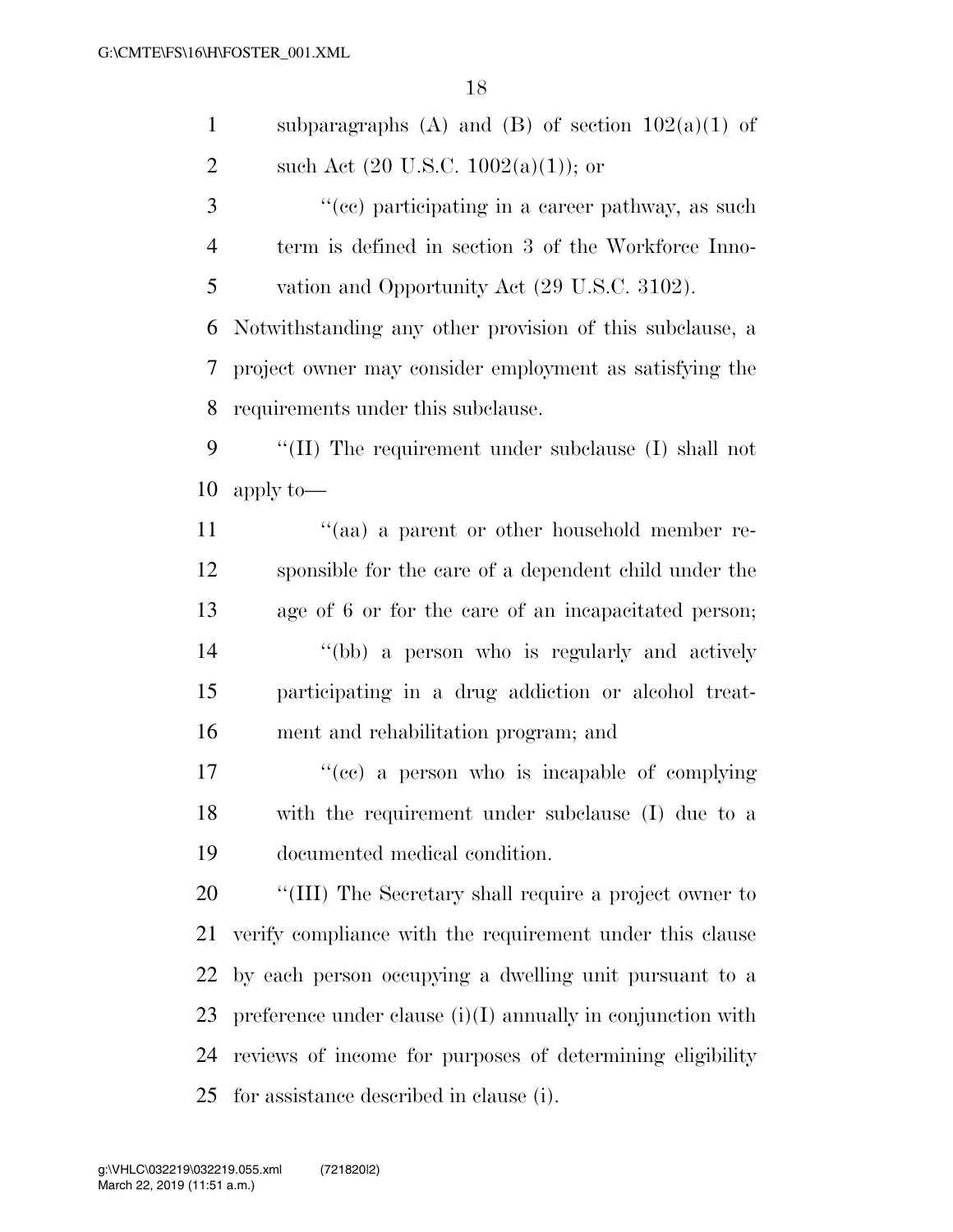''(iv) A dwelling unit that is occupied by a person pursuant to a preference under clause (i)(I) may contain more than one bedroom only if such additional bedrooms are occupied only by other persons who occupy such dwell-5 ing unit pursuant to a preference under clause (i)(I).

 ''(v) The project owner shall terminate any occupancy 7 of a person pursuant to the preference under clause  $(i)(I)$  upon the person attaining 25 years of age or upon sub- stantial noncompliance with the requirement under clause (iii), except that nothing in this clause may be construed to prohibit the occupancy in a project assisted under this paragraph by, or the provision of rental assistance under this paragraph for, any person, or to affect the eligibility of any person for such occupancy or assistance, other than 15 pursuant to a preference under clause  $(i)(I)$ .".

 (d) EXCEPTIONS TO LIMITATIONS FOR PROJECT-BASED VOUCHER ASSISTANCE.—

 (1) PERCENTAGE LIMITATION.—The first sen-19 tence of clause (ii) of section  $8(0)(13)(B)$  of the United States Housing Act of 1937 (42 U.S.C. 1437f(o)(13)(B)(ii)) is amended by inserting before ''or that'' the following: ''that house eligible children 23 described in section  $6(c)(4)(A)(iii)$  who comply with 24 the requirements under section  $39(e)$ ,".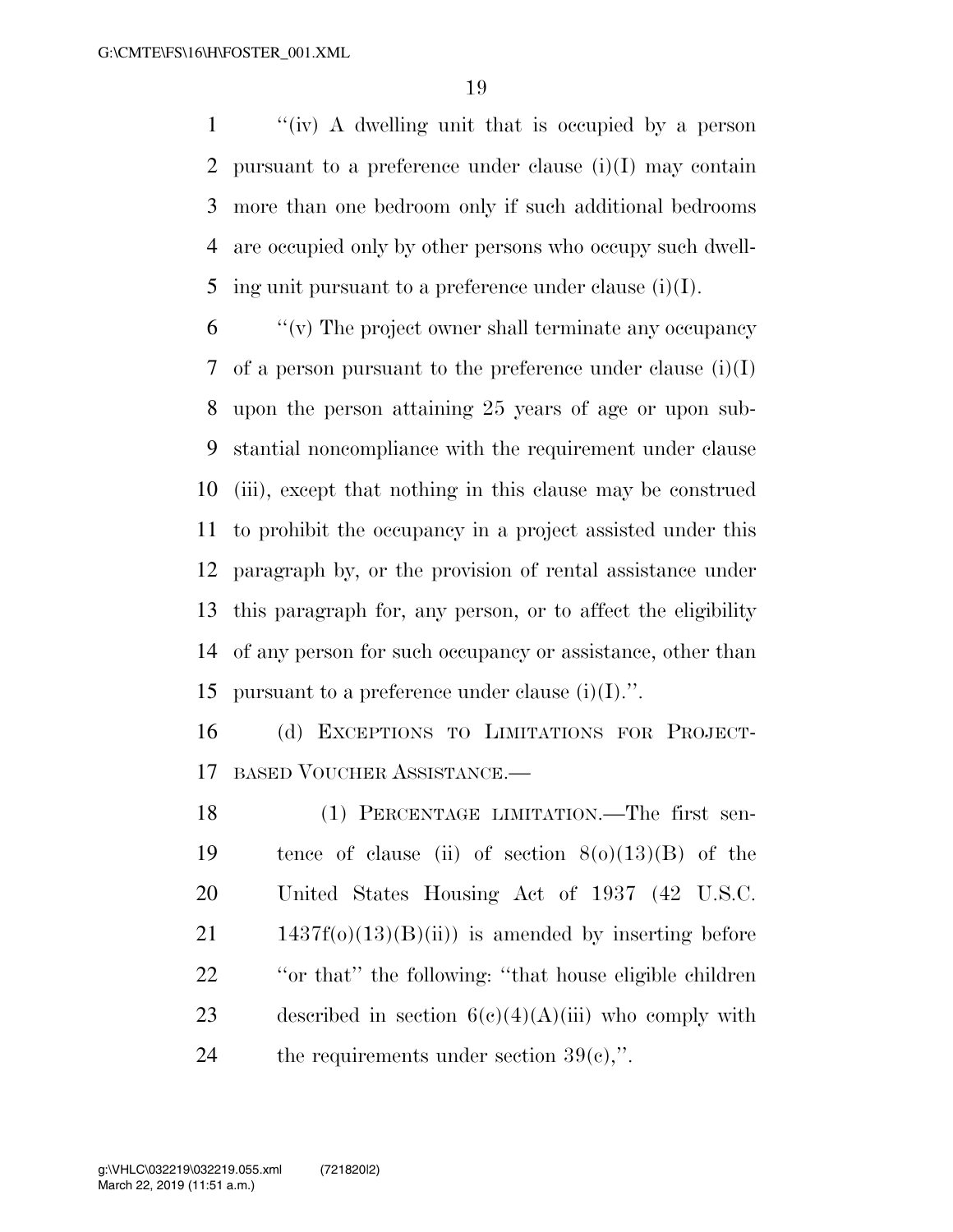(2) INCOME-MIXING REQUIREMENT.—Subclause 2 (I) of section  $8(0)(13)(D)(ii)$  of the United States Housing Act of 1937 (42 U.S.C. 4 1437f(o)(13)(D)(ii)(I)) is amended by inserting after ''elderly families'' the following: '', to eligible chil-6 dren described in section  $6(c)(4)(A)(iii)$ ,". (e) GUIDANCE REGARDING IMPLEMENTATION.—

 (1) IN GENERAL.—The Secretary of Housing and Urban Development jointly with the Secretary of Agriculture, in consultation with the Secretary of Health and Human Services, shall develop guidance for public housing agencies and owners of assisted housing regarding how to correctly and efficiently implement and comply with the requirements of this section and the amendments made by this section and shall make such guidance available to such agencies and owners.

 (2) CONSULTATION WITH HHS.—The Secretary of Housing and Urban Development jointly with the Secretary of Agriculture shall consult with the Sec- retary of Health and Human Services to provide such information and guidance to the Secretary of Health and Human Services as may be necessary to facilitate such Secretary in informing States and 25 public child welfare agencies on how to correctly and